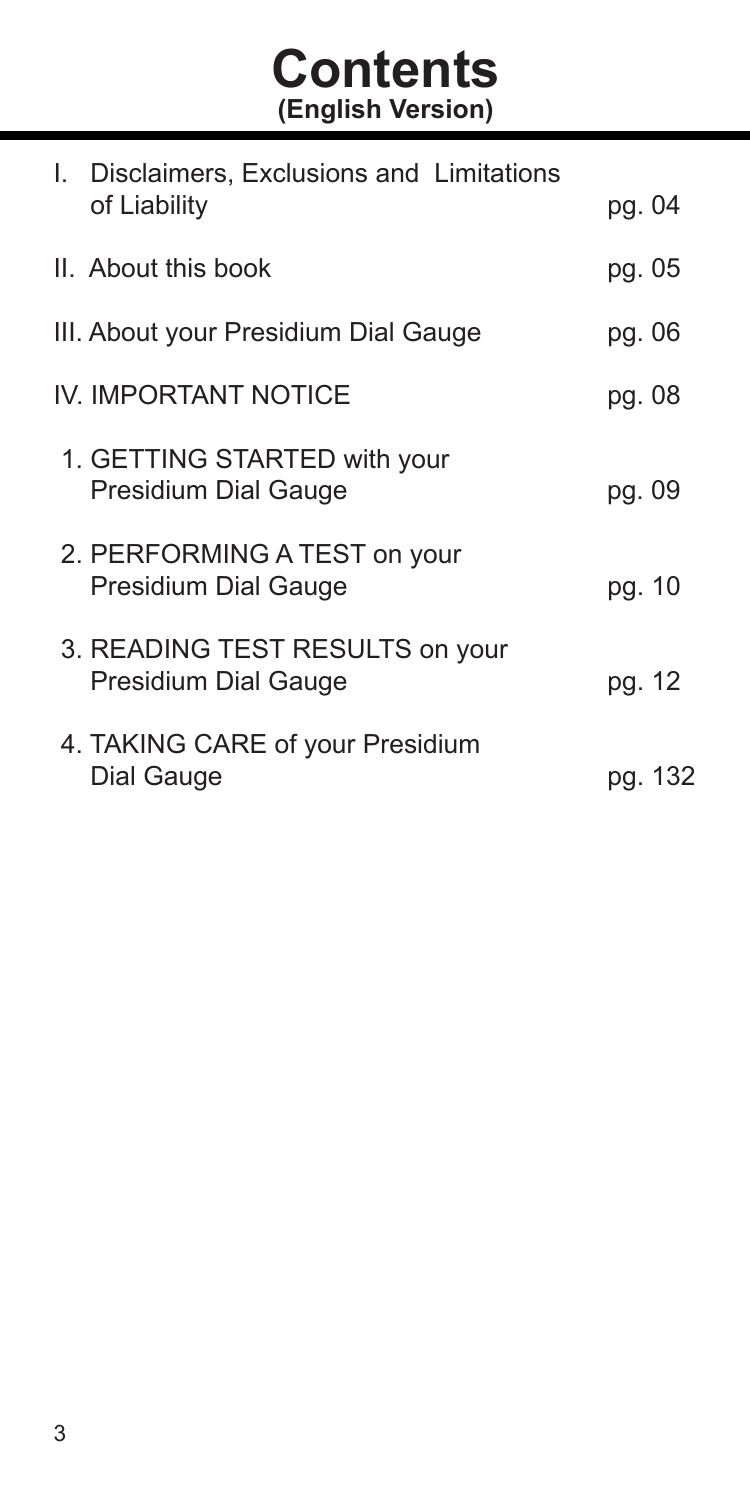#### **I. Disclaimers, Exclusions and Limitations of Liability**

PLEASE READ AND NOTE PRESIDIUM WARRANTY TERMS AND CONDITIONS as stated in the warranty card. Presidium warranty for its testers are subject to proper use by its users in accordance with all the terms and conditions as stated in the relevant user handbook and shall cover only manufacturing defects.

Due to continuous product improvement, Presidium reserves the right to revise all documents including the right to make changes to the handbook without notice and without obligation to notify any person of such revisions or changes. Users are advised to check Presidium's website http://www.presidium.com.sg/ from time to time.

Presidium shall not be responsible for any damage or loss resulting from the use of this gauge or handbook. and under no circumstances shall Presidium, its manufacturer or any of its subsidiaries, licensors, distributors, resellers, servants and/or agents be liable for any direct or indirect damages, resulting from the use of this gauge.

TO THE MAXIMUM EXTENT PERMITTED BY APPLICABLE LAW, under no circumstances shall Presidium, its manufacturer or any of its subsidiaries, licensors, distributors, resellers, servants and/or agents be responsible for any special, incidental, consequential or indirect damages howsoever caused.

The gauge or Presidium Dial Gauge (PDG) referred to in this handbook is provided and/or sold on an "as is" basis. Except as required by applicable law, no warranties of any kind, either expressed or implied, including, but not limited to, the implied warranties of merchantability and fitness for a particular purpose.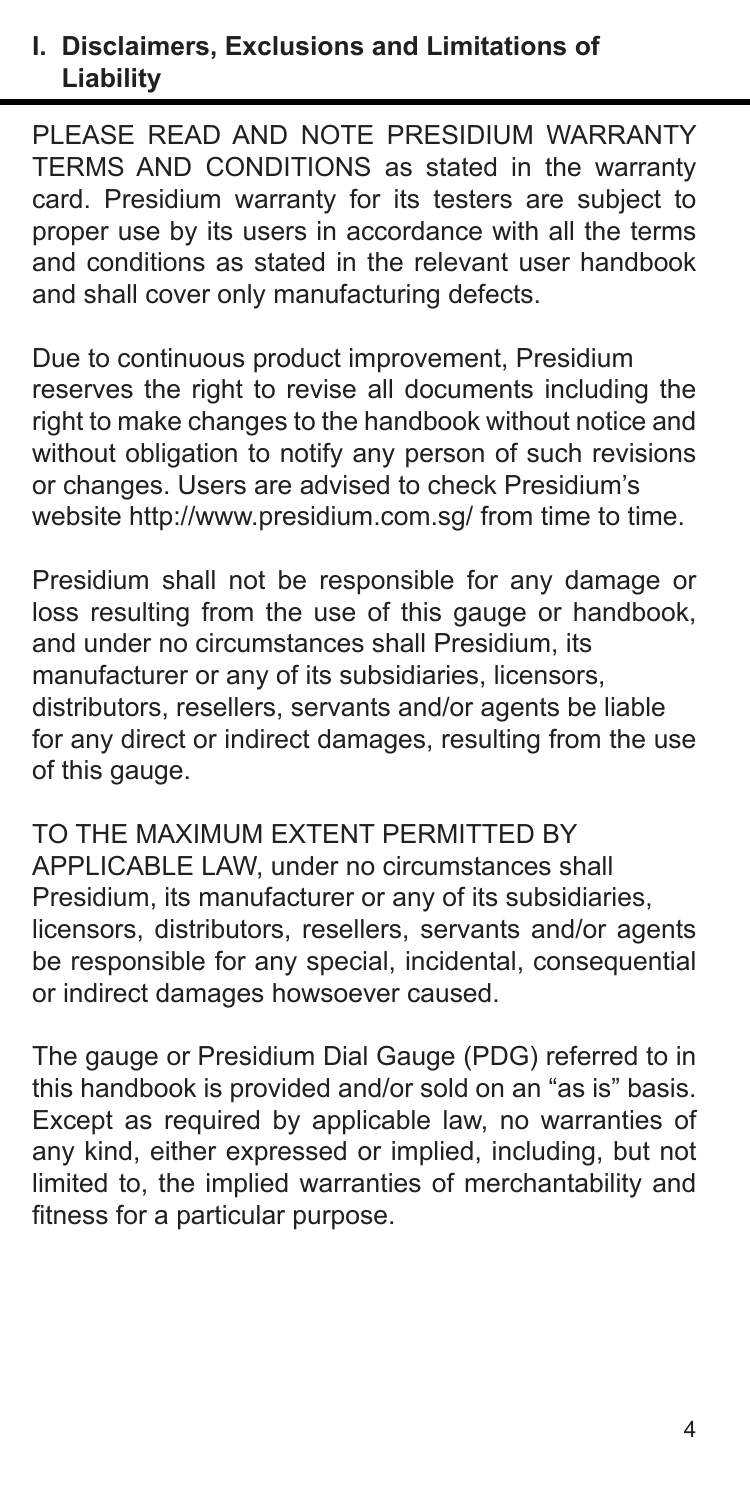Thank you for purchasing the Presidium Dial Gauge (PDG).

This handbook is designed to help you set up your gauge and describes all you need to know about how to use your gauge accurately and take care of it in line with its requirements. Please read these instructions carefully and keep them handy for future reference.

This book also contains the terms and conditions in relation to the use of the tester including the **Disclaimer, EXCLUSION and Limitation of Liability clauses stated above in Section I.**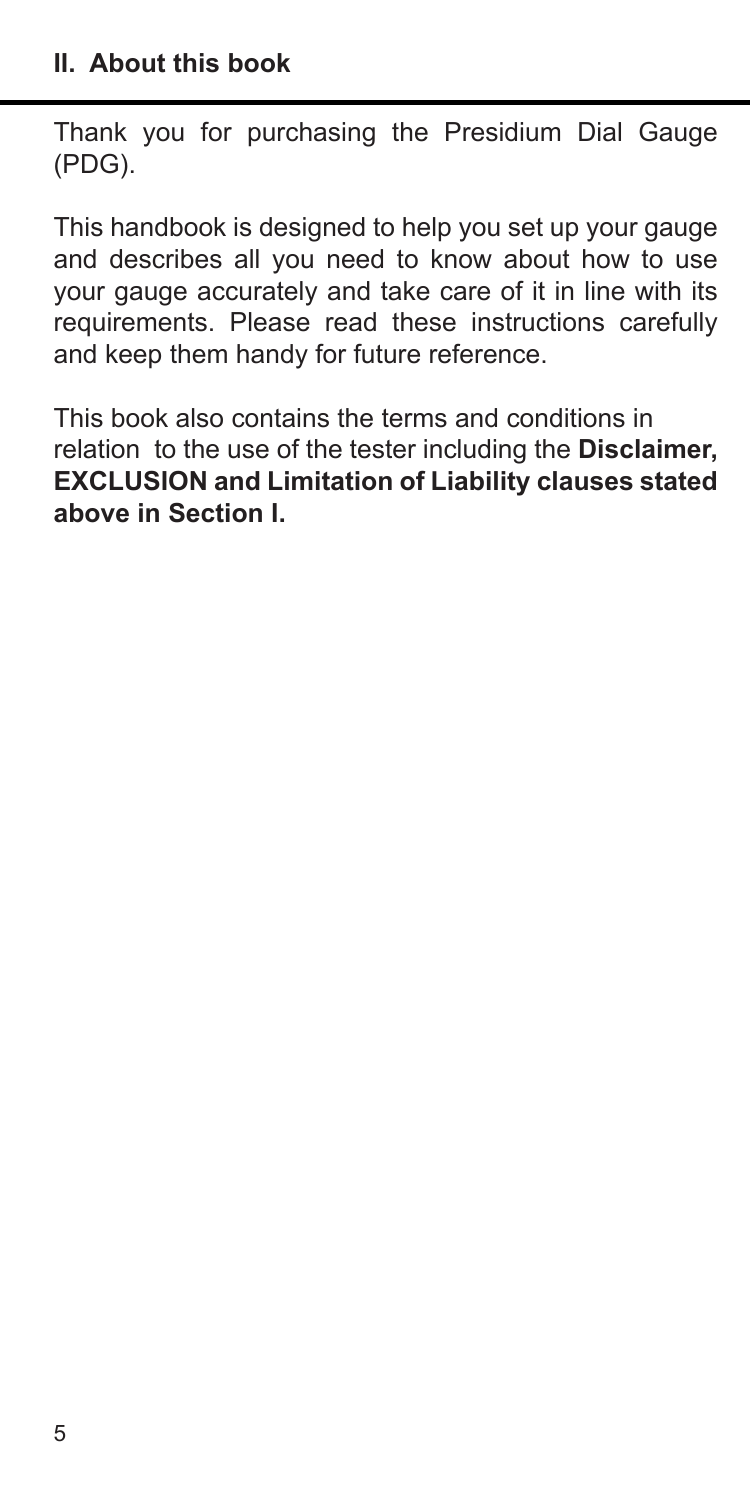The Presidium Dial Gauge is an easy-to-use analog gauge for measuring round brilliant cut stones with accuracy to 0.05mm. It features a clear display with readings in mm/ct/ring size.

# **The Presidium Dial Gauge features the following:**

- Instantly converts millimeter readings to carats
- Measures from 0.00 to 23.00mm
- 0.05mm instrumental error, with simple zero realignment
- 0.1mm and/or 0.04 ct increments
- Analog gauge with mm/ct/ring size display
- Patented anvil
- Smooth slider mechanism
- Portable and lightweight
- Compact protective case included
- Auto-magnetic power off when placed in carrying case

#### **Product specifications:**

- Measurement range:
	- o Gemstone (mm): 0.00mm to 23.00mm (0.1mm increment) - 1 revolution equals 10mm
	- o Gemstone (carat): 0.01ct to 3.65ct (0.04ct increment)
	- o Ring size (US size): Size 2 to Size 13
- 0.05mm instrumental error
- 0.10mm and/or 0.04ct increments

#### **Included in your package:**

- Presidium Dial Gauge
- High setting jewelry attachment
- Presidium Gemstone Weight Estimation Table
- Quick Guide
- QR Code Card
- Plastic carrying case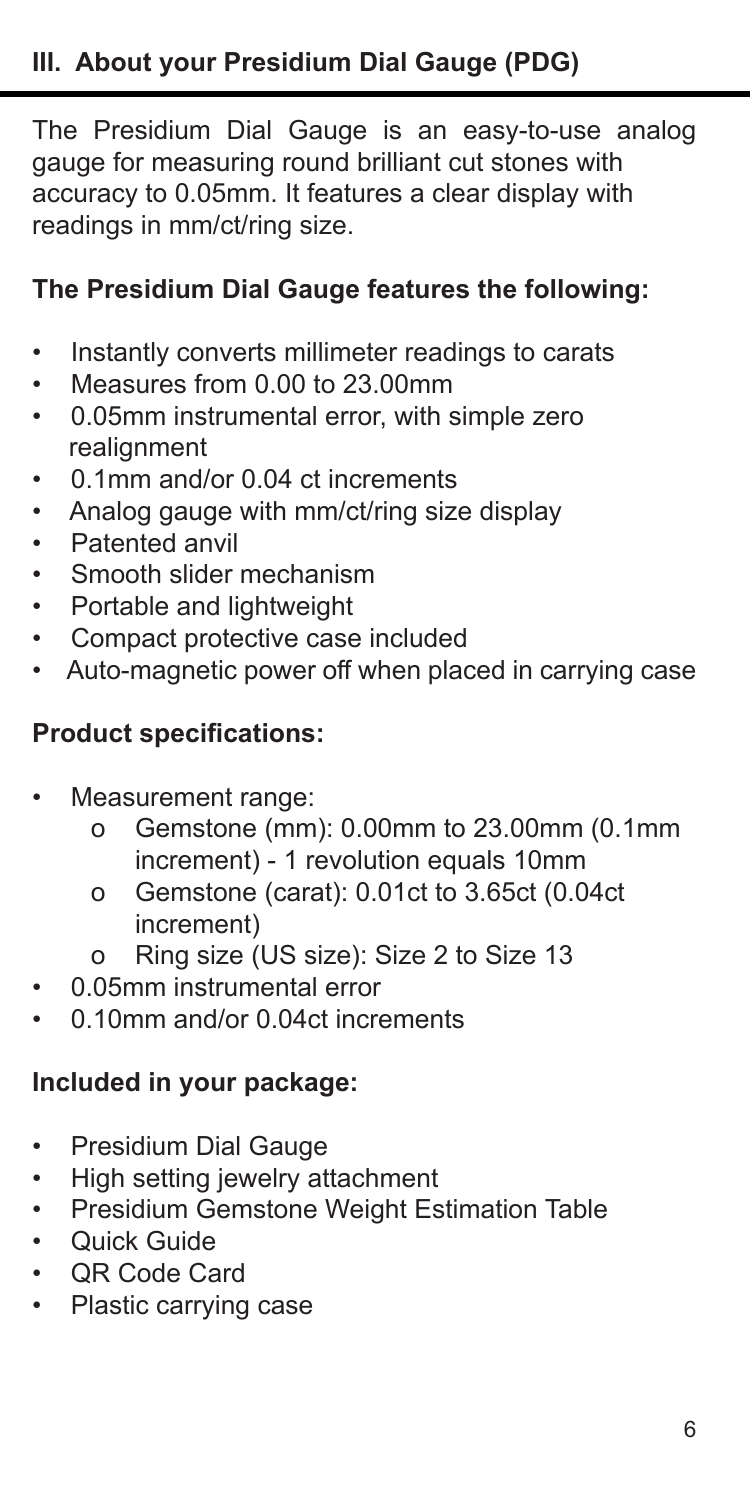

| 1              | Dual Dial Face          |
|----------------|-------------------------|
| $\overline{2}$ | Range Indicator         |
| 3              | Slider                  |
| 4              | Wedge-shaped Points     |
| 5              | Slider Anvil            |
| 6              | <b>Base Anvil</b>       |
| 7              | <b>Protruding Probe</b> |
| 8              | Jewelry Attachment      |
| 9              | Pointer                 |
| 10             | Fine Adjustment Knob    |
| 11             | Dial Ring Size          |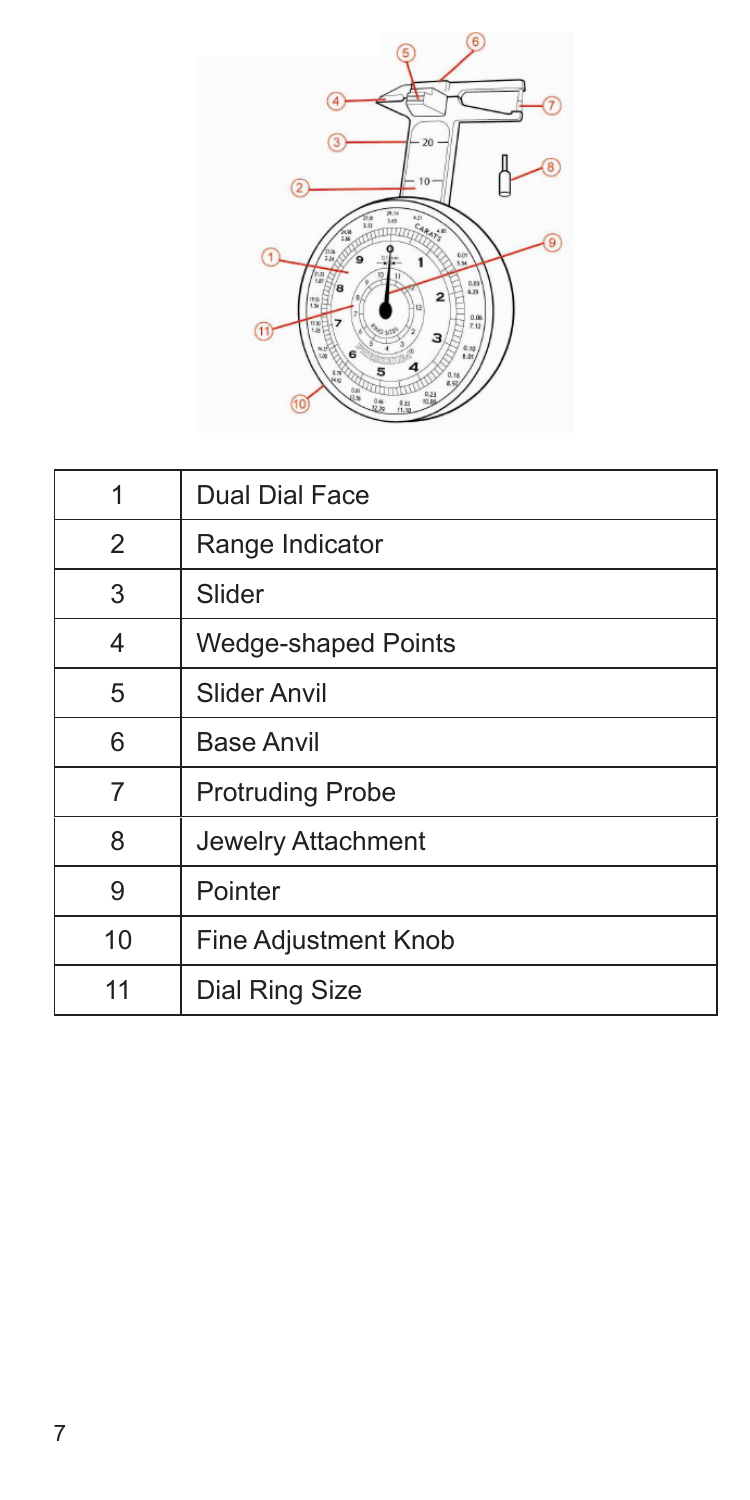# **IV. IMPORTANT NOTICE**

- Keep the tester dry. Precipitation and all types of liquids or moisture can contain minerals that will corrode electronic circuits. If your tester gets wet, remove the battery, and allow the tester to dry completely before replacing it.
- Do not use, store or expose the gauge in dusty and dirty areas. Its moving parts can get damaged.
- Do not use, store or expose the gauge in hot areas. High temperatures warp or melt certain plastics.
- Do not use, store or expose the gauge in cold areas. When the gauge returns to its normal temperature. moisture can form inside the gauge.
- Do not attempt to open the gauge other than as instructed in this handbook.
- Do not drop, knock, or shake the gauge. Rough handling might break the fine mechanics.
- Do not use harsh chemicals, cleaning solvents, or strong detergents to clean the gauge.
- Do not paint the gauge. Paint can clog the moving parts and prevent proper operation.

If your gauge is not working properly, kindly contact Presidium Customer Service at service@presidium.com. sg or:

Presidium Instruments Pte Ltd Unit 7, 207 Henderson Road Singapore 159550 Attn: Customer Service Executive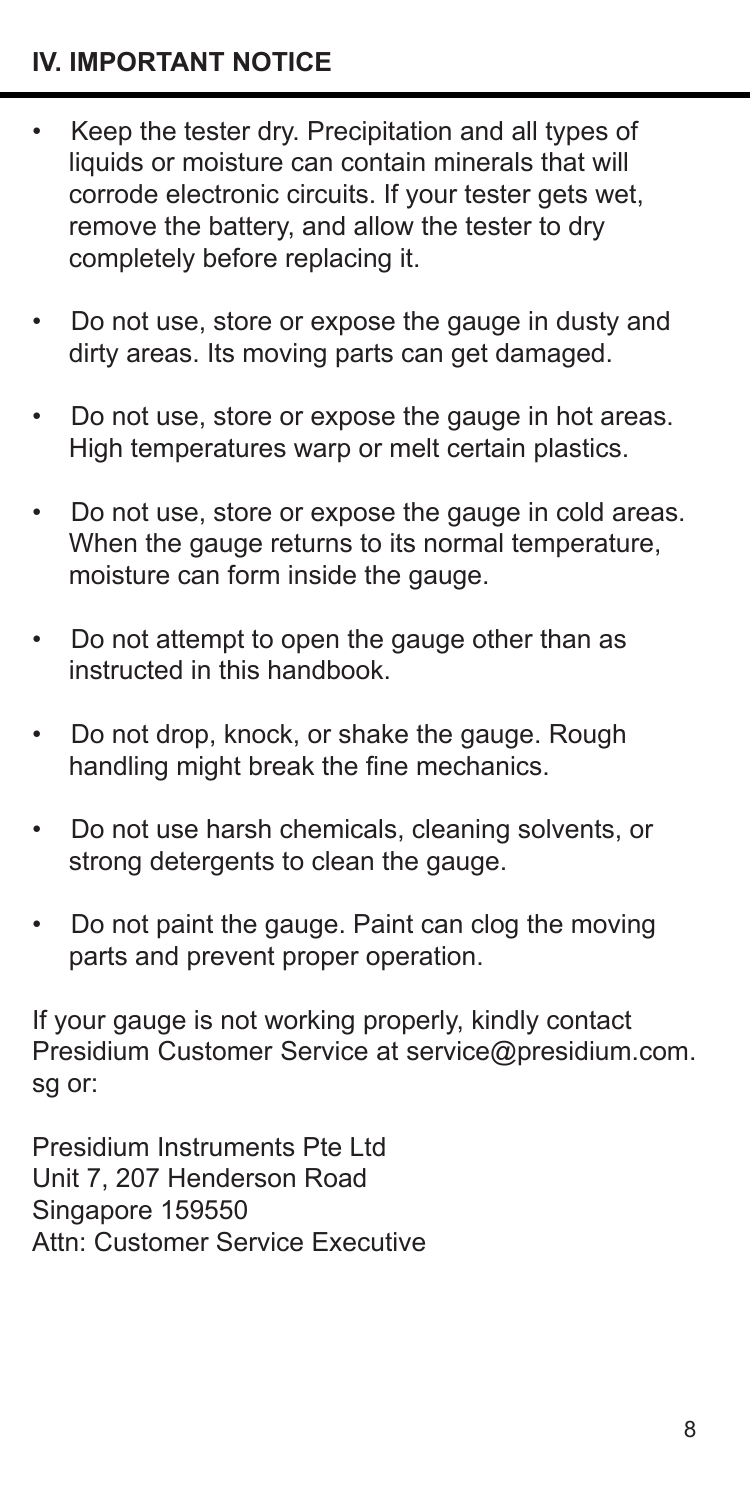#### **1. GETTING STARTED with your Presidium Dial Gauge**

The Presidium Dial Gauge should be held in the palm of either hand. Control the slider with the thumb **(Fig. 1.1).**



#### Fig. 1.1

Ensure that the needle pointer is pointing to zero. If it is not directed at zero, adjust it using the Fine Adjustment knob

Turn the knob of the instrument either clockwise or anticlockwise to realign pointer to "0" position when necessary. Zeroing adjustment is necessary when using with jewelry attachment. **(Fig 1.2)**



Fig. 1.2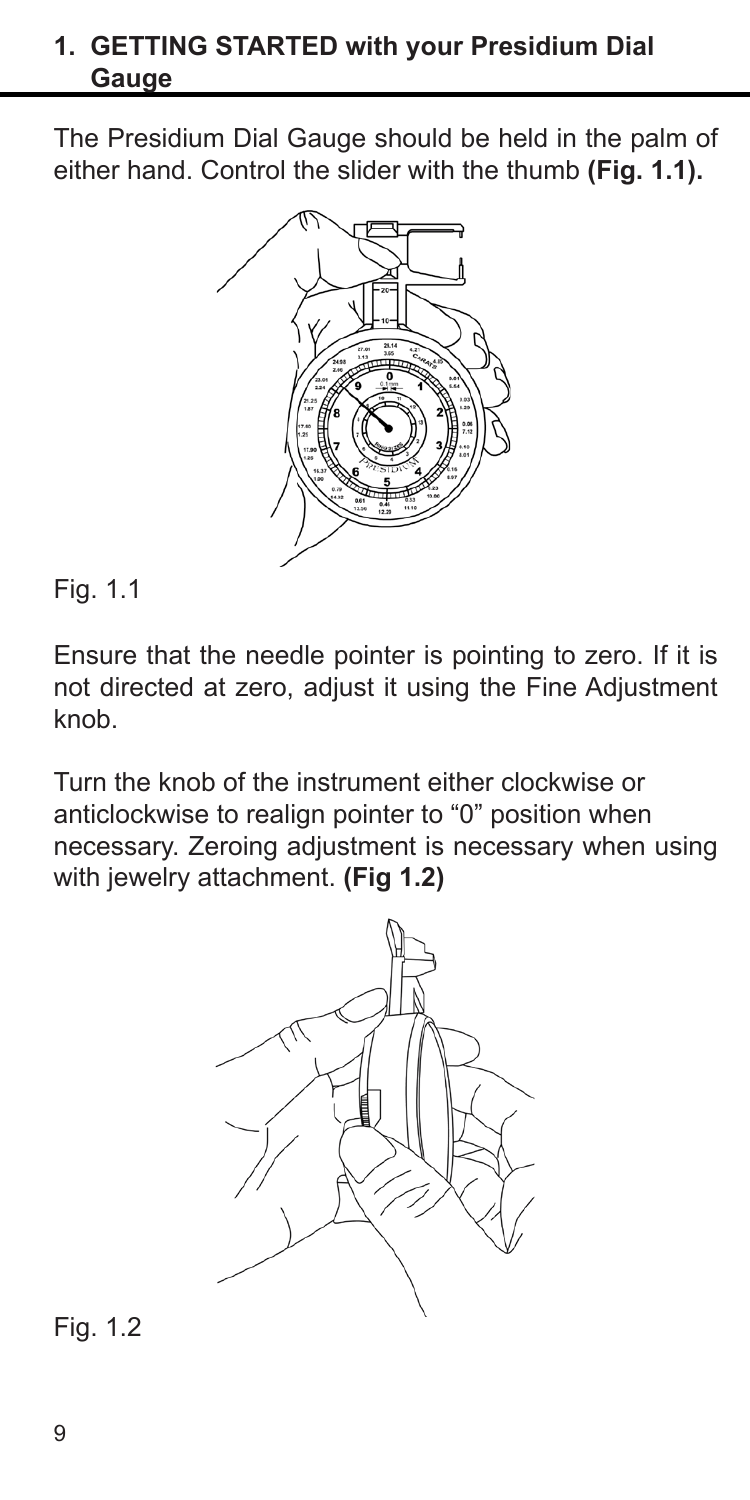# **2. PERFORMING A TEST with your Presidium Dial Gauge**

When measuring loose stones, pull the Slider **(Fig.2.1)** and place the stone on the Slider platform. Note that the base of the stone should be parallel to the platform to prevent it from moving.



# Fig. 2.1

When measuring mounted stones, insert the jewelry attachment to the gauge **(Fig. 2.2)** and place the stone between the jewelry attachment and slider anvil.



Fig. 2.2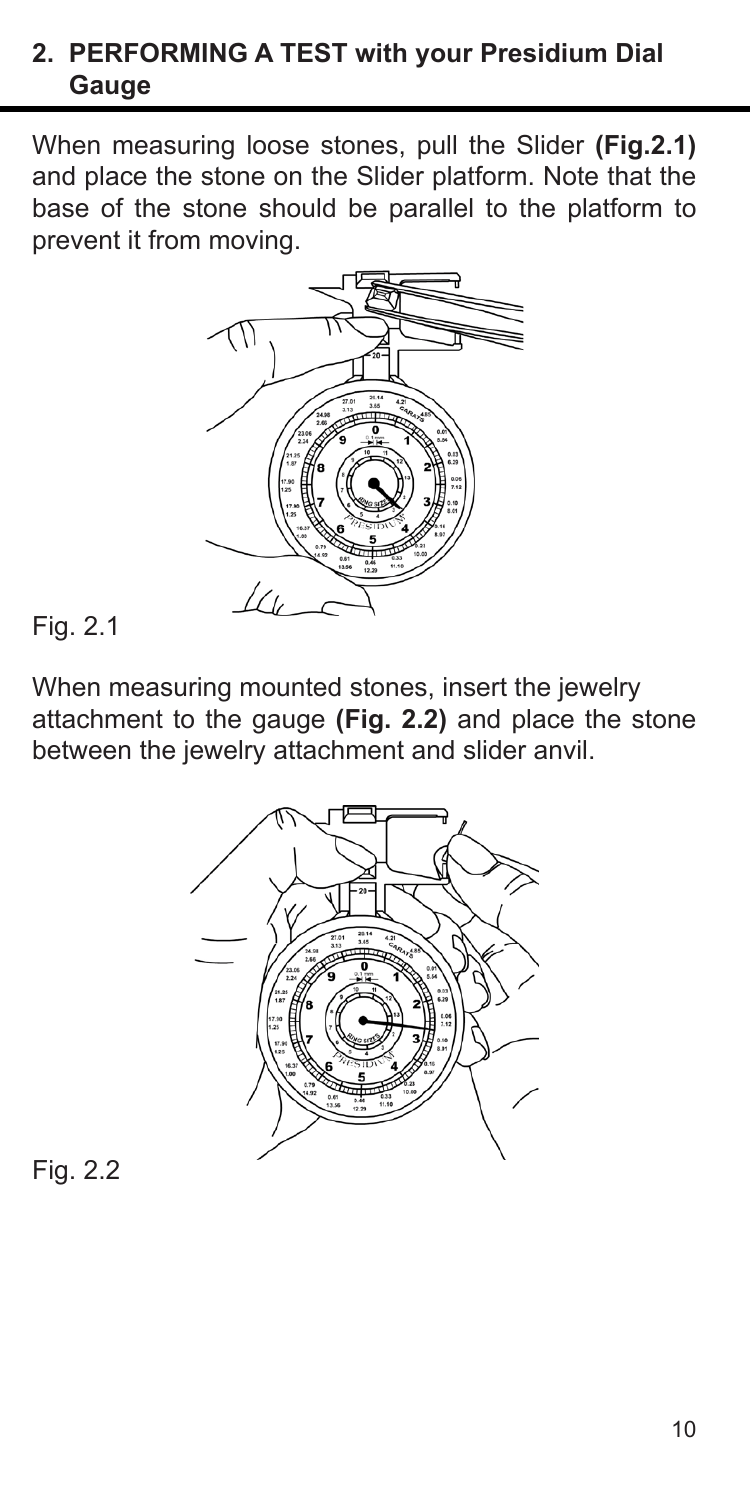Slowly close the Slider **(Fig. 2.3),** the reading will be shown directly on the Dial Face. With one measuring done, the Dual Dial Face will show you three readings: diameter in millimeter, weight in carat and ring size.



Fig. 2.3

# **Functions of your Presidium Dial Gauge**

Use the Wedge Shape Points when measuring:

- Stones mounted in rubbed over settings
- Interiors of empty settings
- Ring size

Use the Projecting Probe when measuring:

- Depth of mounted stones
- Width and length of large, loose stones, especially fancy cuts

Use the Jewelry Attachment when measuring:

- Depth of stones in high settings
- Depths of stones in settings with small holes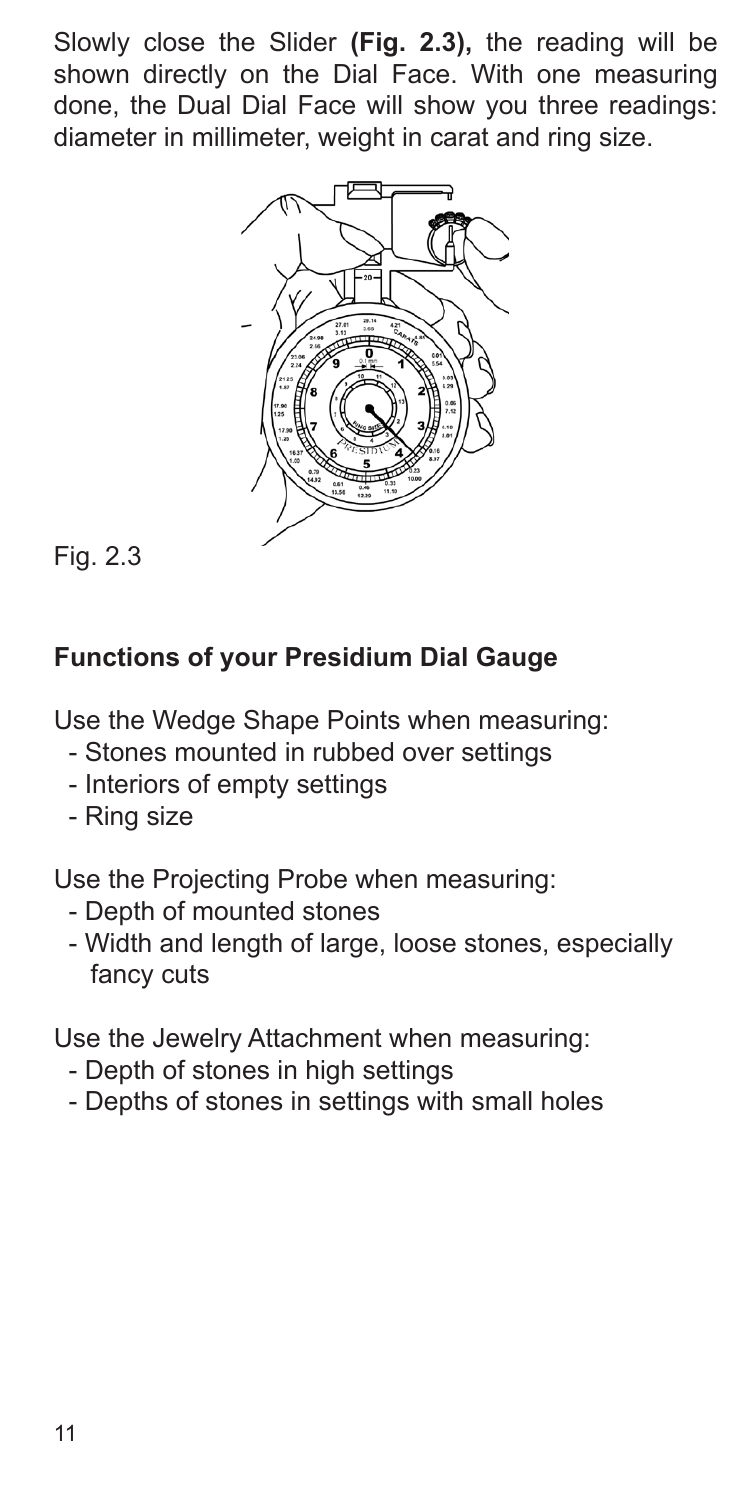## **3. READING TEST RESULTS on your Presidium Dial Gauge**

In the first revolution, when the pointer travels from 0 to 0, it reads 0-10mm on the millimeter scale. At the same time, it shows a direct carat conversion of 0.01-3.65ct on the red carat conversion scale.

For example: Reading directly on the red scale, a round brilliant cut diamond measuring 4mm diameter will have an estimated weight of 0.23ct.

In the second revolution, it reads 10.1-20mm and a direct carat conversion of 4.21-29.14 on the black color carat conversion scale.

For example: Reading directly on the black scale, a round brilliant cut diamond measuring 12mm diameter will have an estimated weight of 6.29ct.

In the third revolution, the pointer will not go further after 23+mm, and it reads 20.1-23mm. No conversion was provided for stones above 20mm.

The Range Indicator indicates each time the pointer passes "0" 10mm or 20mm should be added to the reading.